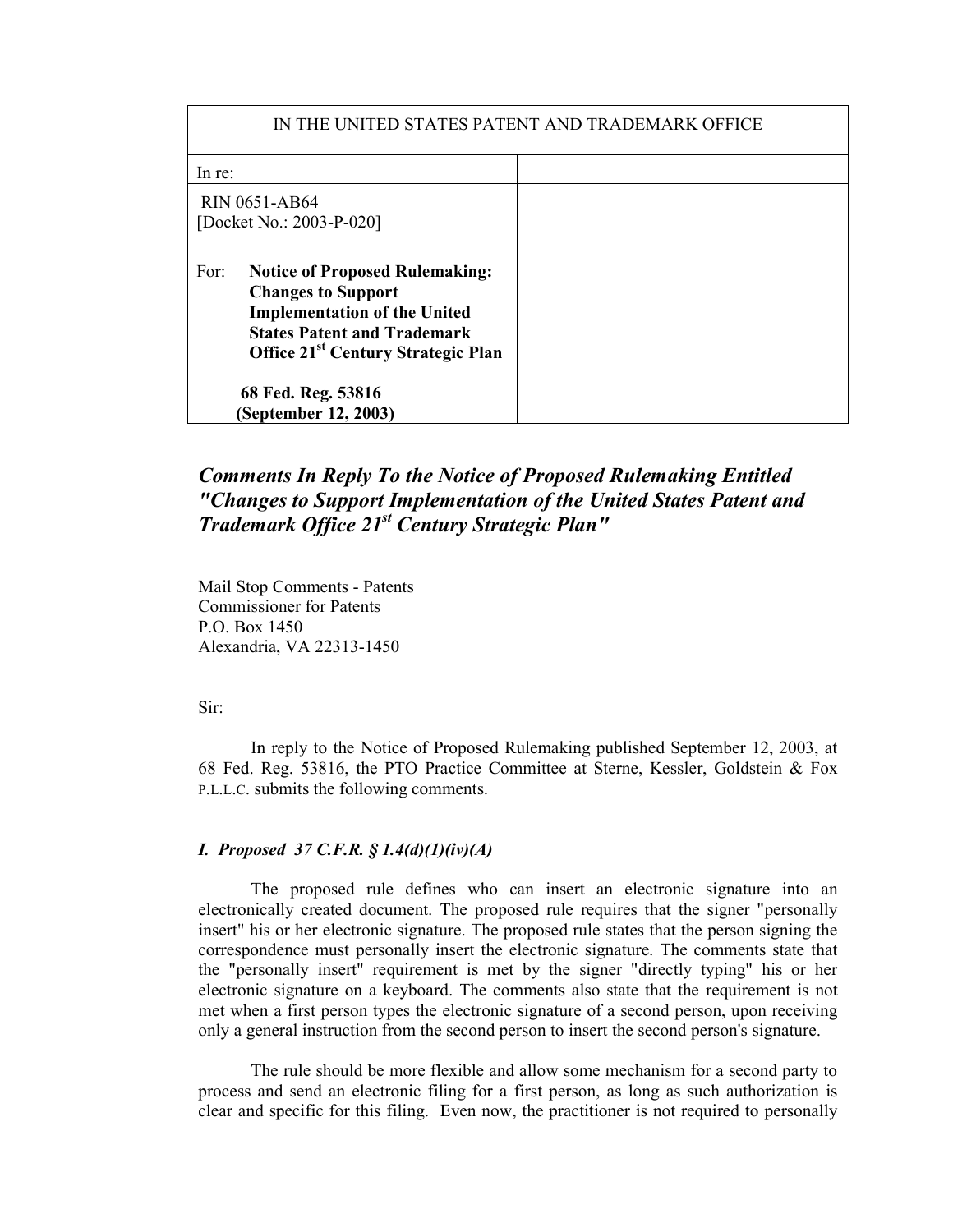drop a filing into a mail box, or to personally deliver it to the United States Patent and Trademark Office (USPTO). An assistant generally copies and packages the filing and makes the actual "submission." Since we are in Washington, we have a docketing assistant hand-carry filings directly to the USPTO.

Also, the USPTO does not require an original signature on many of the pleadings. The USPTO will accept a faxed transmission of many pleadings. The faxed copy of a pleading does not contain an original signature. Rather, the copy with the original signature remains with the practitioner's files. A similar system should be allowed for electronic filings. The standard for electronic filing should not be higher.

Safeguards can be put in place at the practitioner's end that establish that the authorization of a person to electronically file a document is more than a "general instruction" - and to ensure that it is a specific instruction with regard to this version of this filing. An example is the following. An assistant prepares the electronic filing and prints out each page for the practitioner's review. After review of the printouts of all of the pages, and after reviewing any necessary corrections, the practitioner indicates his or her approval by physically marking the boxes with the two certifications and by physically signing his or her name on the printout of the page and in the block in which the electronic signature is to be placed. These papers are then returned to the electronic filing assistant. That assistant then electronically checks the two certifications and types in the electronic signature, reprints that page for the file, and submits the filing. The page containing the original certifications and signature also stays with the practitioner's file.

Such a signed authorization on the printout of the paper copy of the filing is more than a "general instruction" to insert a signature. It is a specific authorization with regard to a specific version of the electronic pleadings. This is just one example of how a specific authorization can be obtained and retained for the file.

It is up to the practitioner to ensure that unauthorized filings are not submitted on the non-electronic side. It should be up to the practitioner to establish procedures to ensure that unauthorized electronic filings are not submitted too. If a practitioner repeatedly abused the electronic filing system, the Office of Enrollment and Discipline has measures to address the situation. Also, a requirement that the practitioner personally sign all filings would not stop a third party who stole the practitioner's password and improperly filed under the practitioner's name.

#### *II. Proposed 37 C.F.R. § 1.6(d)(4)*

The proposed rule contains text that had previously been removed from rule 6(d)(4) as of September 12, 2003, as a result of the Final Rule entitled "Reorganization of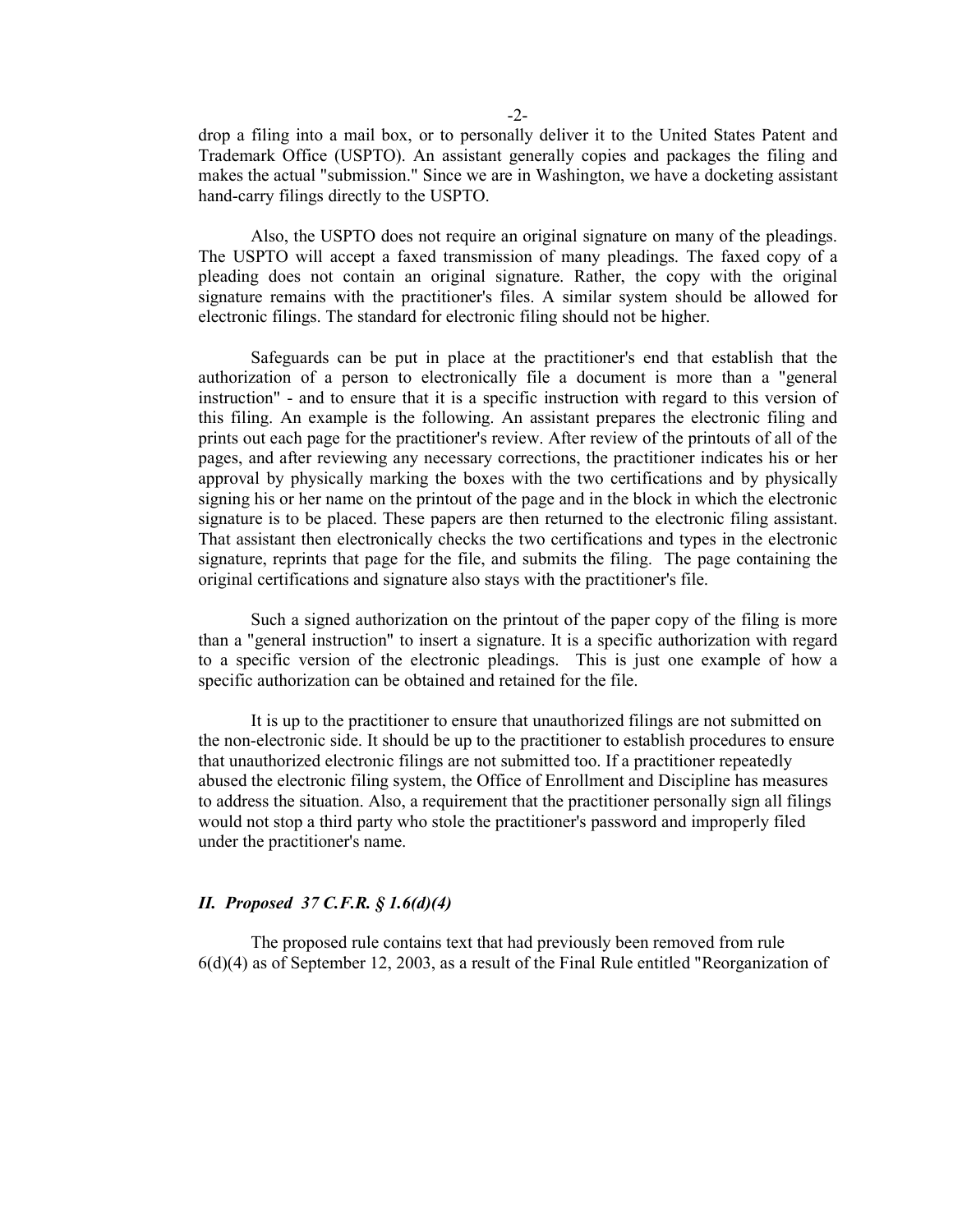Correspondence and Other General Provisions," published at 68 Fed. Reg. 48268 (August 13, 2003). Therefore, the following text should be deleted from proposed rule 6(d)(4): "Drawings submitted under  $\S$ § 2.51, 2.52, or 2.72 and." Proposed rule 6(d)(4) should simple read, "Color drawings submitted under §§ 1.81, 1.83 through 1.85, 1.152, 1.165, 1.173, or 1.437;".

## *III. Proposed 37 C.F.R. § 1.76(c)(2)*

The comments to the proposed rule states that a Supplemental Application Data Sheet \*must\* be submitted with any changes or additions underlined. For deletions without replacement data, the comments state that strike-through or brackets must be used. However, the rule itself does not require underlining, strike-through or brackets. The proposed rule simply states that the information that is being changed be identified.

If this rule is to be changed, then the standard of the proposed rule - that the information be "identified," should be adopted, rather than the standard mentioned in the comments. The software for generating Application Data Sheets (ePAVE) generally does not permit underlining or strike-through and some fields may not permit entry of brackets. Such text editing must occur after the fact. Clarification of the comment section is requested as to whether it is "recommended" that underlining, strike-through and brackets be used if possible, and, if not, whether any clear form of identification of the information that is being changed will be acceptable.

## *IV. Proposed 37 C.F.R. § 1.83(a)*

The proposed rule states that sequence listing that are in the specification are not permitted to also be included in the drawings. The comments state that applicants should not be "obliged" to include sequence listings in the drawings due to the current requirement of § 1.83(a) that "all claimed features must be shown in the drawings." This statement is confusing.

We are opposed to this rule as it is proposed. A sequence listing representation cannot easily substitute for a figure when the figure is more than a simple recitation of bases or amino acids. The information that can be obtained by looking at a figure of a sequence may not be the same as can be obtained looking at a sequence listing. For example, a figure may show an alignment of multiple sequences. Such alignments may only clearly seen when all the sequences are physically represented next to each other on the same page. An alignment cannot be shown in a sequence listing, and it can be very difficult to fully describe in the specification.

Also, it is not clear whether figures that contain a sequence that has a SEQ ID No. but now is part of a larger, undefined sequence would be allowed. For example, the specification may describe a small nucleotide primer of 15 bases. There may also be a graphical representation of the sequence of the primer after extension. In such a graphical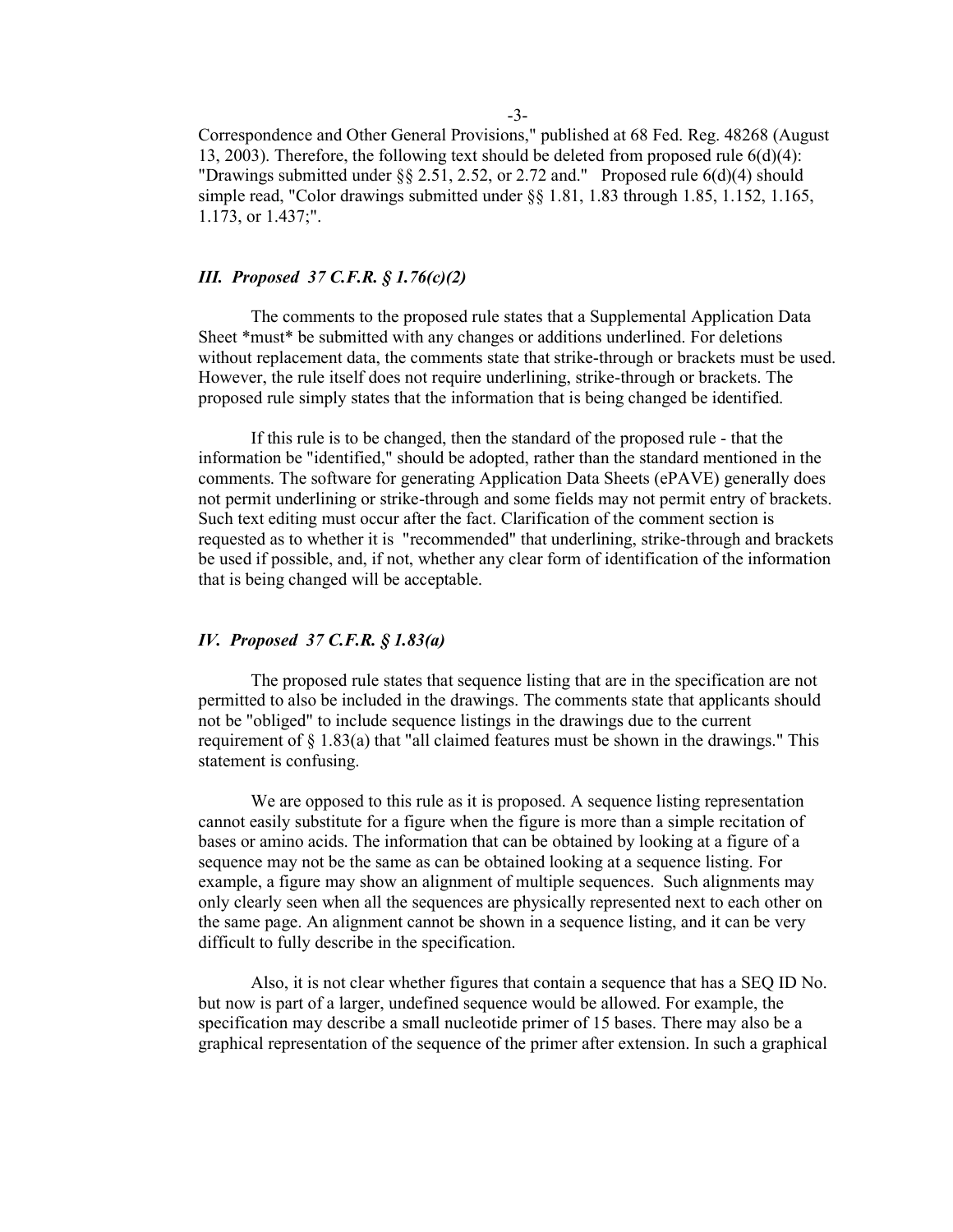representation, on the figure, the primer's sequence of 15 bases is printed in position next to a "line" that represents an undefined longer sequence that is now attached to the original 15 bases. Would such figures be allowed?

As a further example of how figures can contain more information than can be easily shown in a sequence listing, a figure that has a sequence may have additional text elements that further characterize the sequence. The examiner can glance at the figure and quickly gleam information much more rapidly than such information can be obtained by looking at a sequence listing and having to refer back to individual annotations that appear at the beginning of each sequence. Examples of such elements include notations that reveal restriction sites (for DNA) and proteolytic sites (for protein), or arrows with alternate nucleotide (DNA) or alternate amino acids (protein) above a few positions. The impact of such changes is more easily seen in a figure than in a sequence listing.

Figures of genomic DNA sequences often contain textual identification of certain DNA motifs, for example, promoter sites, termination sequences, enhancer sequences, intron/exon boundaries - all of which are more easily seen in a figure than can be represented in the header information of a sequence listing.

Lastly, there may not be time to prepare a sequence listing before the application must be filed. If the Applicant could not put the sequence in a figure, the proposed rule would only force Applicants to insert long sequences into the detailed description of the specification, rather than as a figure, to ensure that a filing date for such sequences was obtained.

Alternatively, Applicants would be forced to file the sequence in the figure, and then cancel it later when the sequence listing was filed. The specification would also have to be amended to remove all references to that figure, and all other figures renumbered, if necessary, along with appropriate amendments throughout the specification to change the figure numbers throughout the text. Additionally, references to the deleted figures would have to be replaced with references to SEQ ID Numbers. This would create much unnecessary work for both the USPTO and the applicants.

# *V. Proposed 37 C.F.R. § 1.111(a)(2)*

The proposed rule states that supplemental replies to non-final office actions are to be limited to certain listed items: cancellation of claims, adoption of an examiner's suggestion or placement of the application in condition for allowance. The comments state that if a reply cannot be filed that is to applicant's satisfaction because an affidavit is being prepared under  $\S 1.131$ , then the applicant may consider filing a continuation application. We are opposed to the proposed rule.

The USPTO has rules that are in place now that allow the USPTO to deny consideration of a late-filed supplemental pleading. 37 C.F.R. 1.111(2) clearly sets forth when supplemental replies may be disapproved. No further limitation to this rule is needed.

-4-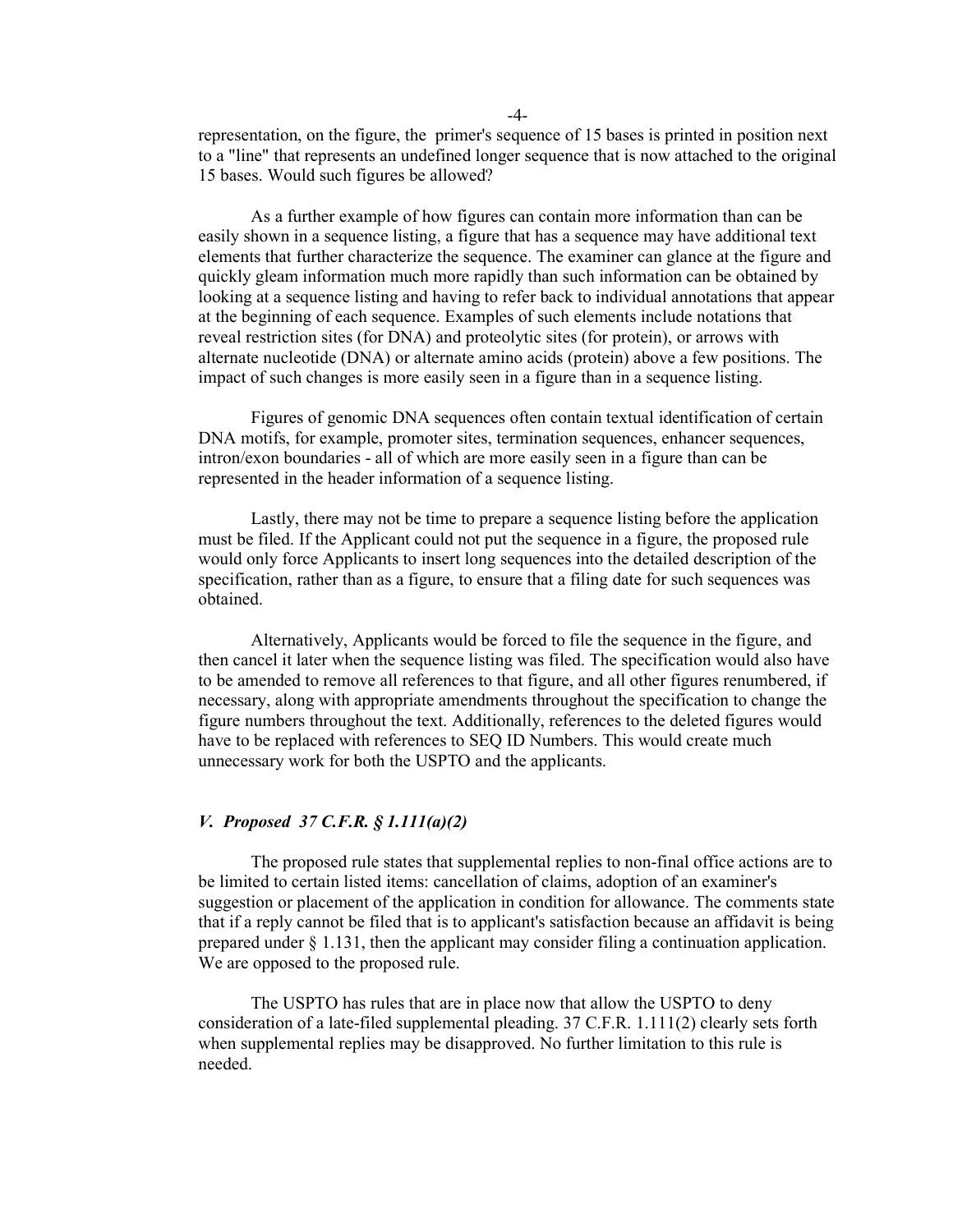Filing a continuation application would seem to tax USPTO resources more than filing a supplemental reply. Also, the proposed rule does not allow for the situation where the affidavit or declaration has been prepared and approved, but signatures cannot be obtained by the statutory bar date.

If this rule is adopted, we propose it be modified to include at least one additional category in which supplemental replies be permitted. We proposed that, in addition to the proposed categories, that supplemental replies be permitted if they perfect informalities. An example of such an informality would be the submission of an executed terminal disclaimer, where the reply had mentioned that the applicants would be filing the same. Another example would be the submission of a signed declaration under 35 U.S.C. §§ 1.131 or 1.132, where the unsigned (or partially signed) declaration had been submitted with the original reply. In such an example, the examiner has the benefit of the data presented in the declaration at the time of the filing of the reply, and the USPTO has not had to wait for the information.

### *VI. Proposed 37 C.F.R. § 1.115*

The USPTO has requested comments regarding whether the benefits of the proposed change in Office policy (elimination of the current petition practice and treatment of preliminary amendments filed on or prior to the filing date of an application as part of the original disclosure) outweighs the attendant hardship (re-execution of the oath or declaration).

We believe that elimination of the filing of a petition in this regard would outweigh the hardship of re-executing the oath or declaration. The proposed rule provides a consistent way of treating preliminary amendments and it should be adopted.

### *VII. Summary*

Consideration of the above comments is respectfully requested.

Respectfully submitted,

Sterne, Kessler, Goldstein & Fox P.L.L.C.

Michele A. Cimbala Registration No. 33,851 Chairperson SKGF PTO Practice Committee

Teresa U. Medler, Registration No. 44,933 and John Figueroa, Registration No. 51,056 SKGF PTO Practice Committee Members